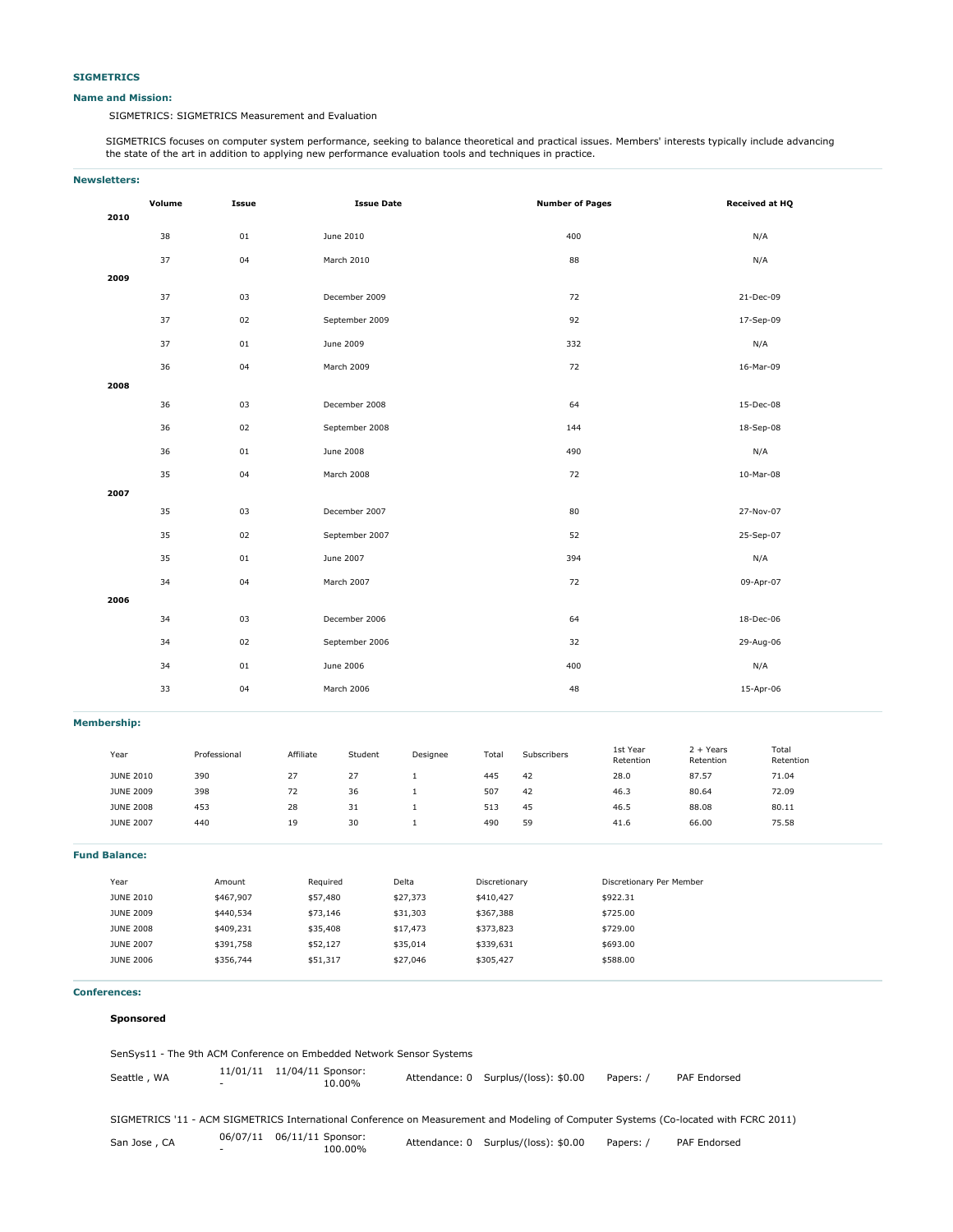| ICPE'11 - Second Joint WOSP/SIPEW International Conference on Performance Engineering      |                              |                   |         |                    |                                                                                                                                   |                   |                                         |
|--------------------------------------------------------------------------------------------|------------------------------|-------------------|---------|--------------------|-----------------------------------------------------------------------------------------------------------------------------------|-------------------|-----------------------------------------|
| Karlsruhe, Germany                                                                         | 03/14/11 03/16/11 Sponsor:   |                   | 50.00%  |                    | Attendance: 0 Surplus/(loss): \$0.00                                                                                              | Papers: /         | Budget Out for ACM/SIG Approval         |
| SenSys10 - The 8th ACM Conference on Embedded Network Sensor Systems                       |                              |                   |         |                    |                                                                                                                                   |                   |                                         |
| Zurich, Switzerland                                                                        | 11/03/10 11/05/10 Sponsor:   |                   | 10.00%  | Attendance: 0      | Surplus/(loss): \$0.00                                                                                                            | Papers: /         | ACM/SIG Approval Acknowledge<br>Granted |
| IMC '10 - Internet Measurement Conference                                                  |                              |                   |         |                    |                                                                                                                                   |                   |                                         |
| Melbourne, Australia                                                                       | 11/01/10 11/03/10 Sponsor:   |                   | 15.00%  |                    | Attendance: 0 Surplus/(loss): \$0.00                                                                                              | Papers: /         | Budget Out for ACM/SIG Approval         |
|                                                                                            |                              |                   |         |                    | SIGMETRICS '10 - ACM SIGMETRICS International Conference on Measurement and Modeling of Computer Systems                          |                   |                                         |
| New York, NY                                                                               | 06/14/10 06/18/10 Sponsor:   |                   | 100.00% |                    | Attendance: 0 Surplus/(loss): \$0.00                                                                                              | Papers:<br>184/49 | ACM/SIG Approval Acknowledge<br>Granted |
| WOSP/SIPEW'10 - First Joint WOSP/SIPEW International Conference on Performance Engineering |                              |                   |         |                    |                                                                                                                                   |                   |                                         |
| San Jose, CA                                                                               | 01/28/10 01/30/10 Sponsor:   |                   | 25.00%  | Attendance:<br>113 | Surplus/(loss):<br>\$15,539.00                                                                                                    | Papers:<br>67/16  | Closed                                  |
| SenSys09 - The 7th ACM Conference on Embedded Network Sensor Systems                       |                              |                   |         |                    |                                                                                                                                   |                   |                                         |
| Berkeley, CA                                                                               | 11/04/09 11/06/09 Sponsor:   |                   | 10.00%  | Attendance:<br>283 | Surplus/(loss):<br>\$83,164.00                                                                                                    | Papers:<br>119/21 | Closed                                  |
| WUWNet09 - International Workshop on UnderWater Networks                                   |                              |                   |         |                    |                                                                                                                                   |                   |                                         |
| , USA                                                                                      | 11/03/09 11/03/09 Sponsor:   |                   | 10.00%  |                    | Attendance: 0 Surplus/(loss): \$0.00                                                                                              | Papers: /         | Closed                                  |
|                                                                                            |                              |                   |         |                    |                                                                                                                                   |                   |                                         |
|                                                                                            | 11/03/09 11/04/09 Sponsor:   |                   |         |                    | BuildSys '09 - BuildSys '09 - 1st workshop on Embedded Sensing Systems for Energy-Efficiency in Buildings                         |                   | ACM/SIG Approval Acknowledge            |
| , USA                                                                                      |                              |                   | 10.00%  |                    | Attendance: 0 Surplus/(loss): \$0.00                                                                                              | Papers: /         | Granted                                 |
|                                                                                            |                              |                   |         |                    | SIGMETRICS09 - ACM SIGMETRICS/PERFORMANCE Joint International Conference on Measurement and Modeling of Computer Systems          |                   |                                         |
| Seattle, WA                                                                                | 06/15/09 06/19/09 Sponsor:   |                   |         | Attendance:        | Surplus/(loss):                                                                                                                   | Papers:           | Closed                                  |
|                                                                                            |                              |                   | 100.00% | 154                | \$4,495.00                                                                                                                        | 180/27            |                                         |
| SenSys08 - The 6th ACM Conference on Embedded Networked Sensor Systems                     |                              |                   |         |                    |                                                                                                                                   |                   |                                         |
| Raleigh, NC                                                                                | 11/04/08 11/07/08 Sponsor:   |                   | 10.00%  | Attendance:<br>208 | Surplus/(loss):<br>\$32,472.00                                                                                                    | Papers:<br>153/25 | Closed                                  |
| WOSP '08 - Workshop on Software and Performance                                            |                              |                   |         |                    |                                                                                                                                   |                   |                                         |
| Princeton, NJ                                                                              | 06/23/08 06/26/08 Sponsor:   |                   | 50.00%  | Attendance: 49     | Surplus/(loss):<br>\$7,286.00                                                                                                     | Papers:<br>39/15  | Closed                                  |
|                                                                                            |                              |                   |         |                    |                                                                                                                                   |                   |                                         |
|                                                                                            |                              |                   |         |                    | SIGMETRICS08 - ACM SIGMETRICS International Conference on Measurement and Modeling of Computer Systems                            |                   |                                         |
| Annapolis, MD                                                                              | 06/02/08                     | 06/06/08 Sponsor: | 100.00% | Attendance:<br>185 | Surplus/(loss):<br>\$11,537.00                                                                                                    | Papers:<br>201/36 | Closed                                  |
|                                                                                            |                              |                   |         |                    | SenseID'07 - 1st ACM Workshop on Convergence of RFID and Wireless Sensor Networks and their Applications.                         |                   |                                         |
| , Australia                                                                                | 11/11/07  11/11/07  Sponsor: |                   | 10.00%  | Attendance: 0      | Surplus/(loss): \$0.00                                                                                                            | Papers: /         | ACM/SIG Approval Acknowledge<br>Granted |
| SenSys07 - The 5th ACM Conference on Embedded Network Sensor Systems                       |                              |                   |         |                    |                                                                                                                                   |                   |                                         |
| Sydney, Australia                                                                          | 11/04/07                     | 11/09/07 Sponsor: | 10.00%  | Attendance:<br>153 | Surplus/(loss):<br>\$27,526.00                                                                                                    | Papers:<br>149/25 | Closed                                  |
| MineNet 2007 - Workshop on Mining Network Data                                             |                              |                   |         |                    |                                                                                                                                   |                   |                                         |
| , USA                                                                                      | 06/12/07                     | 06/12/07 Sponsor: |         | Attendance: 0      | Surplus/(loss): \$0.00                                                                                                            | Papers: /         | ACM/SIG Approval Acknowledge            |
|                                                                                            |                              |                   | 100.00% |                    |                                                                                                                                   |                   | Granted                                 |
| Conference)                                                                                |                              |                   |         |                    | SIGMETRICS07 - ACM SIGMETRICS International Conference on Measurement and Modeling of Computer Systems (co-located with FCRC 2007 |                   |                                         |
| San Diego, CA                                                                              | 06/12/07                     | 06/16/07 Sponsor: | 100.00% | Attendance:<br>146 | Surplus/(loss):<br>\$3,339.00                                                                                                     | Papers:<br>179/29 | Closed                                  |
| WOSP07 - Workshop on Software and Performance                                              |                              |                   |         |                    |                                                                                                                                   |                   |                                         |
| Buenos Aires,                                                                              |                              |                   |         |                    |                                                                                                                                   |                   |                                         |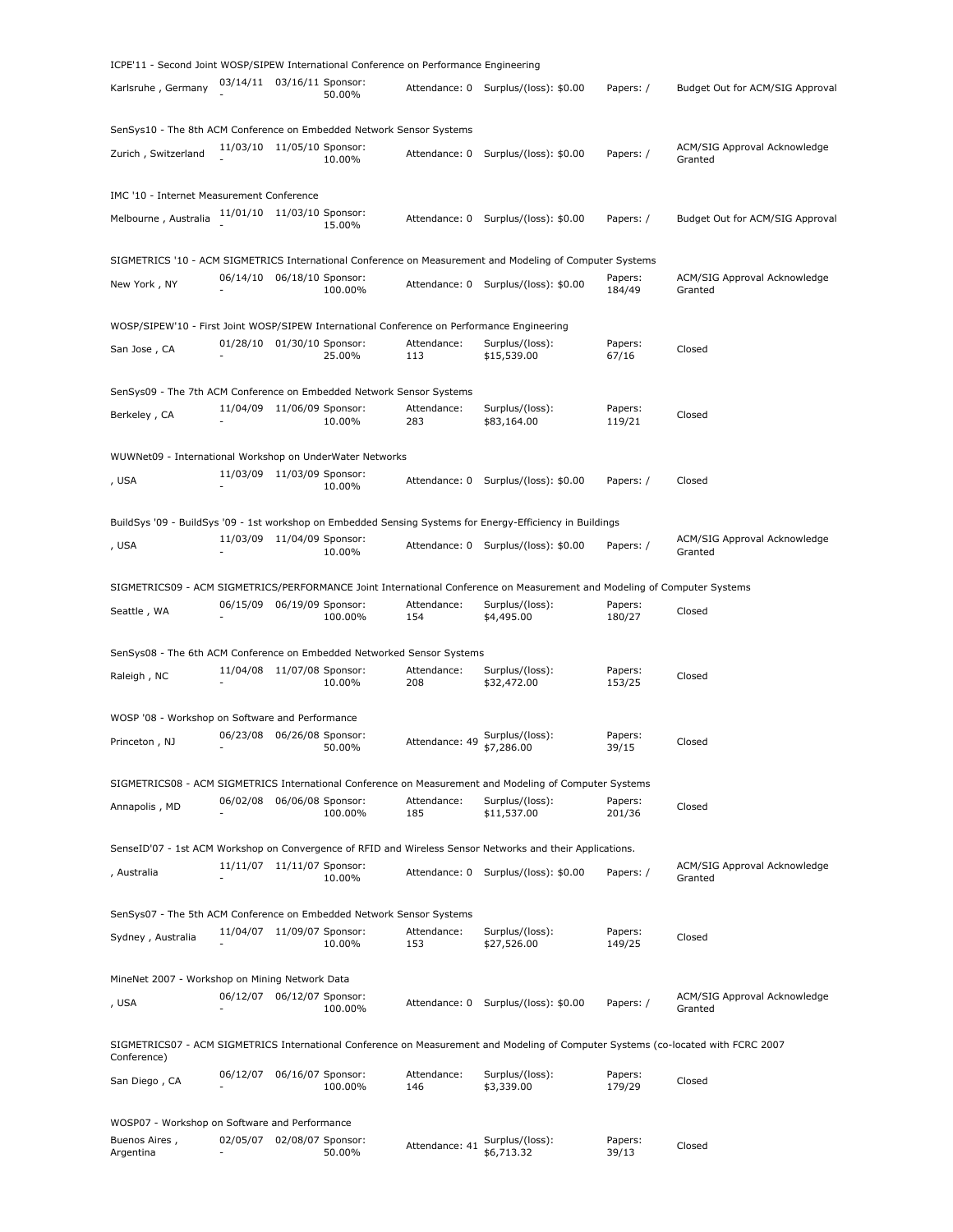# **InCooperation**

|                                                                                       |          |                                 |                    | 5th International ICST Conference on Performance Evaluation Methodologies and Tools Communications  |                    |        |
|---------------------------------------------------------------------------------------|----------|---------------------------------|--------------------|-----------------------------------------------------------------------------------------------------|--------------------|--------|
| Paris, France                                                                         | 05/16/11 | 05/20/11 Sponsor: 0%            |                    | Attendance: 0 Surplus/(loss): \$0.00                                                                | Papers: /          | Open   |
| 4th International ICST Conference on Simulation Tools and Techniques                  |          |                                 |                    |                                                                                                     |                    |        |
| Barcelona, Spain                                                                      |          | 03/22/11 03/24/11 Sponsor: 0%   |                    | Attendance: 0 Surplus/(loss): \$0.00                                                                | Papers: /          | Open   |
| Quantitative Evaluation of Systems                                                    |          |                                 |                    |                                                                                                     |                    |        |
| Williamsburg, VA                                                                      |          | 09/15/10 09/18/10 Sponsor: 0%   |                    | Attendance: 0 Surplus/(loss): \$0.00                                                                | Papers: /          | Open   |
| International Conference on Queueing Theory and Network Applications                  |          |                                 |                    |                                                                                                     |                    |        |
| Beijing, China                                                                        | 07/24/10 | 07/26/10 Sponsor: $0\%$         |                    | Attendance: 0 Surplus/(loss): \$0.00                                                                | Papers: -9/-9 Open |        |
| 2nd USENIX Workshop on Hot Topics in Parallelism                                      |          |                                 |                    |                                                                                                     |                    |        |
| Berkeley, CA                                                                          |          | 06/14/10  06/15/10  Sponsor: 0% |                    | Attendance: 0 Surplus/(loss): \$0.00                                                                | Papers: /          | Open   |
| 3rd International Conference on Simulation Tools and Techniques                       |          |                                 |                    |                                                                                                     |                    |        |
| Malaga, Spain                                                                         |          | 03/16/10  03/18/10  Sponsor: 0% |                    | Attendance: 0 Surplus/(loss): \$0.00                                                                | Papers: -9/-9 Open |        |
| <b>Internet Measurement Conference</b>                                                |          |                                 | Attendance:        | Surplus/(loss):                                                                                     | Papers:            |        |
| Chicago, IL                                                                           |          | 11/04/09 11/06/09 Sponsor: 0%   | 147                | \$20,464.00                                                                                         | 115/27             | Closed |
| 4th International Conference on Performance Evaluation Methodologies and Tools        |          |                                 |                    |                                                                                                     |                    |        |
| Pisa, Italy                                                                           |          | 10/20/09 10/22/09 Sponsor: 0%   | Attendance:<br>150 | Surplus/(loss):<br>\$2,559.00                                                                       | Papers:<br>71/27   | Closed |
| International Conference on Queueing Theory and Network Applications<br>Fusionopolis, |          |                                 | Attendance:        | Surplus/(loss):                                                                                     | Papers:            |        |
| Singapore                                                                             |          | 07/29/09 07/31/09 Sponsor: 0%   | 150                | \$12,000.00                                                                                         | 46/15              | Closed |
| 2nd International Conference on Simulation Tools and Techniques                       | 03/02/09 |                                 |                    |                                                                                                     |                    |        |
| Rome, Italy                                                                           |          | 03/06/09 Sponsor: 0%            |                    | Attendance: 0 Surplus/(loss): \$0.00                                                                | Papers: 0/0        | Closed |
| <b>Internet Measurement Conference</b>                                                |          |                                 |                    |                                                                                                     | Papers:            |        |
| Vouliagmeni, Greece                                                                   |          | 10/20/08  10/22/08  Sponsor: 0% |                    | Attendance: 88 Surplus/(loss): \$460.00                                                             | 185/32             | Closed |
| 15th International Symposium on Advances in Geographic Information Systems            | 11/07/07 |                                 |                    |                                                                                                     |                    |        |
| Seattle, WA                                                                           |          | 11/09/07 Sponsor: 0%            |                    | Attendance: 0 Surplus/(loss): \$0.00                                                                | Papers: 0/0        | Closed |
|                                                                                       |          |                                 |                    | 2007 IEEE Symposium on Modeling, Analysis and Simulation of Computer and Telecommunications Systems |                    |        |

Istanbul , Turkey  $\frac{10/24/07}{5}$  10/26/07 Sponsor: 0% Attendance: 0 Surplus/(loss): \$0.00 Papers: / Closed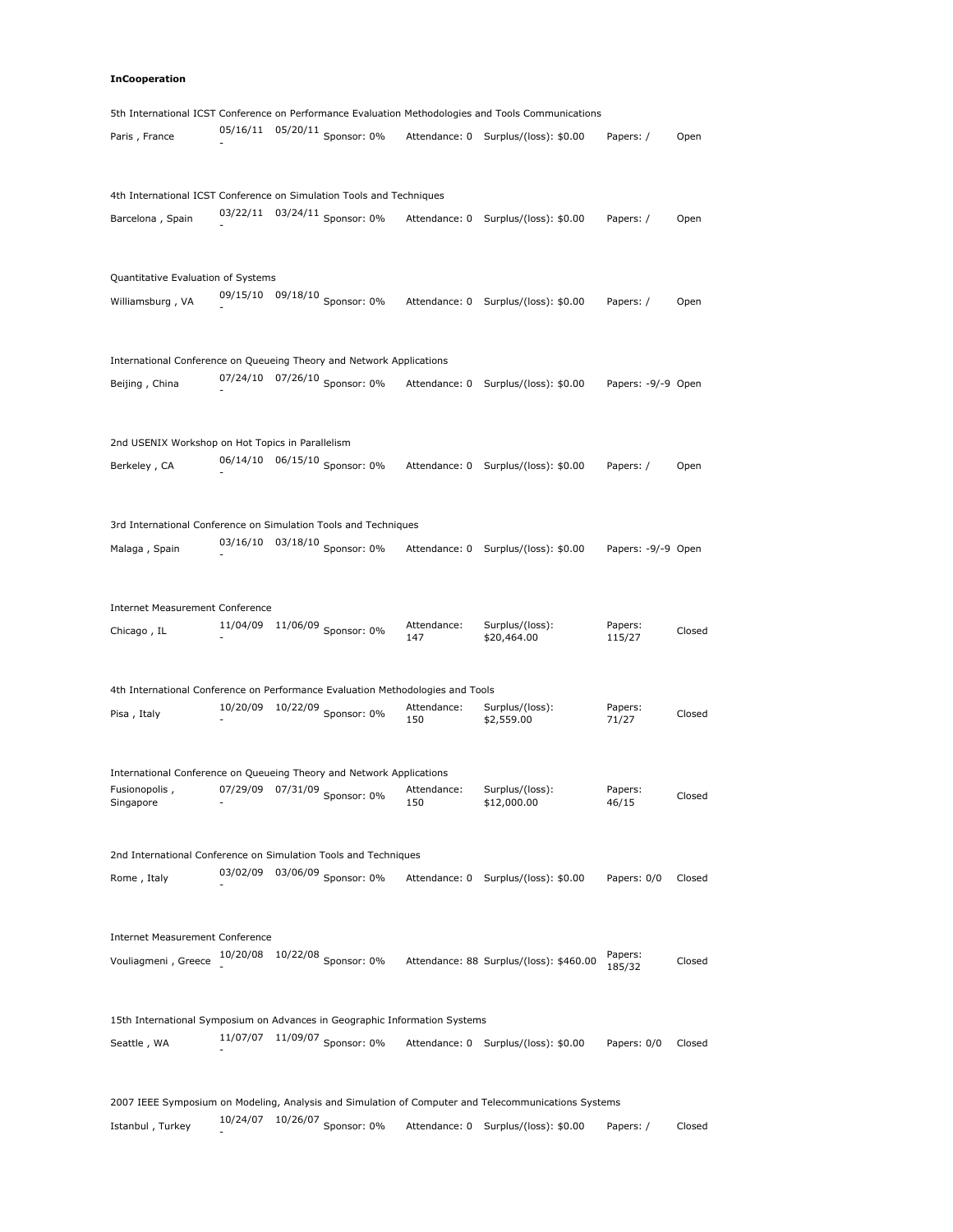| Nantes, France                                                                         | 10/22/07 | 10/26/07 Sponsor: 0%                                         | Attendance: 0 Surplus/(loss): \$0.00 | Papers: 0/0 | Closed |
|----------------------------------------------------------------------------------------|----------|--------------------------------------------------------------|--------------------------------------|-------------|--------|
| Workshop on Experimental Computer Science (co-located with FCRC 2007)<br>San Diego, CA |          | 06/13/07 06/14/07 Sponsor: 0% Attendance: 49 Surplus/(loss): |                                      | Papers: 0/0 | Closed |

# **Officers:**

#### **SIG Chair**

(01-Jul-09 - 30-Jun-11) Carey L Williamson (Extended)

Second International Conference on Performance Evaluation Methodologies and Tools & Workshops

#### **SIG Vice Chair**

(01-Jul-09 - 30-Jun-11) John Chi-Shing Lui (Extended)

#### **SIG Conference Approver**

(01-Jul-09 - 30-Jun-11) Carey L Williamson (Appointed)

#### **SIG Secretary/Treasurer**

(01-Jul-09 - 30-Jun-11) Arif Merchant (Extended)

#### **SIG Board of Directors**

| (01-Jul-09 - 30-Jun-11)   | Mark S Squillante (Extended)        |
|---------------------------|-------------------------------------|
| (01-Jul-09 - 30-Jun-11)   | Philippe Nain<br>(Extended)         |
| (01-Jul-09 - 30-Jun-11)   | Vishal Misra<br>(Extended)          |
| $(01-Jul-09 - 30-Jun-11)$ | Christoph W Lindemann<br>(Extended) |

#### **SIG Newsletter Editor**

(01-Jul-09 - 31-Dec-13) Leana Golubchik (Appointed)

## **SIG Chair**

| (01-Jul-07 - 30-Jun-09) | Carey L Williamson         | (Elected) |
|-------------------------|----------------------------|-----------|
| (01-Jul-05 - 30-Jun-07) | Albert Greenberg (Elected) |           |

#### **SIG Vice Chair**

| (01-Jul-07 - 30-Jun-09) | John Chi-Shing Lui  | (Elected) |
|-------------------------|---------------------|-----------|
| (01-Jul-05 - 30-Jun-07) | Philip Heidelberger | (Elected) |

#### **SIG Conference Approver**

(01-Jul-07 - 30-Jun-09) Carey L Williamson (Elected)

# **SIG Secretary/Treasurer**

(01-Jul-07 - 30-Jun-09) Arif Merchant (Elected) (01-Jul-05 - 30-Jun-07) Mor Harchol-Balter (Elected)

## **SIG Board of Directors**

(01-Jul-07 - 30-Jun-09) Philippe Nain (Elected) (01-Jul-07 - 30-Jun-09) Christoph W Lindemann (Elected) (01-Jul-07 - 30-Jun-09) Vishal Misra (Elected) (01-Jul-07 - 30-Jun-09) Mark S Squillante (Elected)

#### **Board of Directors**

| (01-Jul-05 - 30-Jun-07) | John Chi-Shing Lui | (Elected) |  |
|-------------------------|--------------------|-----------|--|
| (01-Jul-05 - 30-Jun-07) | Mr. Robert F Berry | (Elected) |  |
| (01-Jul-05 - 30-Jun-07) | Leana Golubchik    | (Elected) |  |
| (01-Jul-05 - 30-Jun-07) | William H Sanders  | (Elected) |  |

## **NS Information Director**

(01-Jul-04 - 31-Dec-05) Dr. William Chia-Wei Cheng (Extended)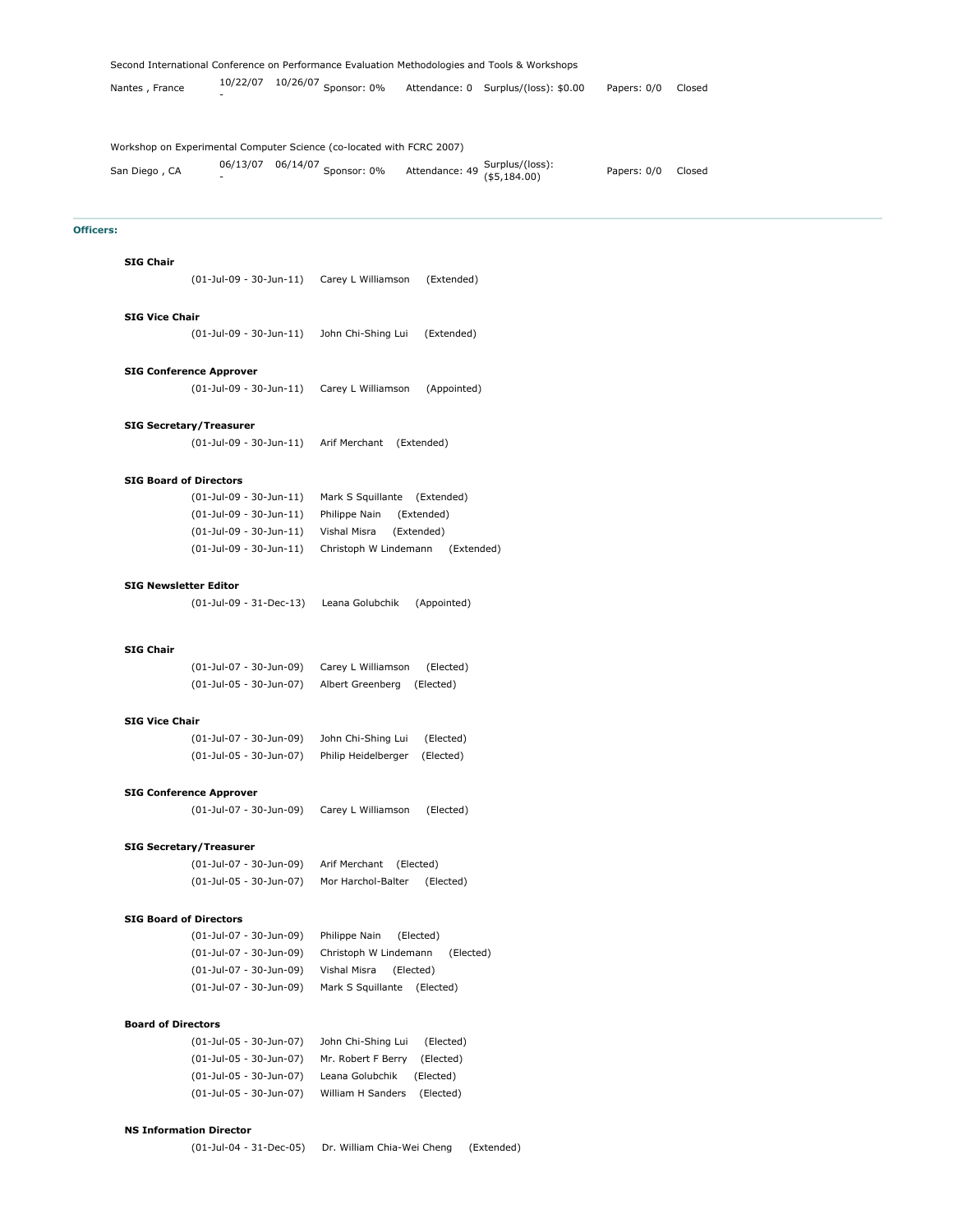| Award                                                | <b>Description</b>                                                                                                                                                                                                                        |
|------------------------------------------------------|-------------------------------------------------------------------------------------------------------------------------------------------------------------------------------------------------------------------------------------------|
| Achievement Award                                    | For long-lasting influential contributions to the theory and/or practice of computer/communication system<br>performance evaluation. Includes a plaque, a \$2000 award, and travel to the SIGMETRICS conference.                          |
| Rising Star Researcher Award                         | Recognizes a rising star in the community who demonstrates outstanding potential in research in the field of<br>computer and communication performance. Annual, includes a plaque and travel honorarium for the<br>SIGMETRICS conference. |
| SIGMETRICS Test of Time Paper Award                  | recognizes a paper published 10 to 12 years in the past in ACM SIGMETRICS conference proceedings based<br>on the criterion of identifying the paper that has had the most impact. Includes a plaque and \$1000<br>honorarium.             |
| Kenneth C. Sevcik Outstanding Student<br>Paper Award | Awarded to an outstanding paper presented at the annual SIGMETRICS conference.                                                                                                                                                            |

# **Viability:**

| <b>Viability Report Date</b> | Result                                              |
|------------------------------|-----------------------------------------------------|
|                              |                                                     |
| October 30, 2006             | Found viable                                        |
| February 01, 2006            | Postponed to August 2006                            |
| February 23, 2002            | Found viable                                        |
| August 07, 2001              | Requested postponement to 2/02; approved by SGB EC. |
| August 01, 1997              | Found Viable.                                       |
| October 01, 1995             | Found Viable                                        |
| November 01, 1991            | Found Viable                                        |

# **Annual Report Submission:**

| Year    | Response | Note |
|---------|----------|------|
| FY 2001 | No       |      |
| FY 2002 | No       |      |
| FY 2003 | Yes      |      |
| FY 2004 | Yes      |      |
| FY 2005 | Yes      |      |
| FY 2006 | Yes      |      |
| FY 2007 | Yes      |      |
| FY 2008 | Yes      |      |
| FY 2009 | Yes      |      |
| FY 2010 | Yes      |      |

# **SGB Meeting Attendance:**

| Year          | Response | Note |
|---------------|----------|------|
| OCT 99        | Yes      |      |
| <b>FEB 00</b> | Yes      |      |
| OCT 00        | Yes      |      |
| <b>MAR 01</b> | Yes      |      |
| <b>AUG 01</b> | Yes      |      |
| <b>FEB 02</b> | Yes      |      |
| <b>SEP 02</b> | No       |      |
| <b>MAR 03</b> | Yes      |      |
| <b>SEP 03</b> | No       |      |
| <b>MAR 04</b> | Yes      |      |
| OCT 04        | No       |      |
| <b>MAR 05</b> | No       |      |
| <b>AUG 05</b> | Yes      |      |
| <b>FEB 06</b> | No       |      |
| OCT 06        | Yes      |      |
| FEB 07        | Yes      |      |
| <b>JUL 07</b> | Yes      |      |
| <b>FEB 08</b> | Yes      |      |
| <b>SEP 08</b> | Yes      |      |
| <b>MAR 09</b> | Yes      |      |
| OCT 09        | Yes      |      |
| <b>MAR 10</b> | Yes      |      |
|               |          |      |